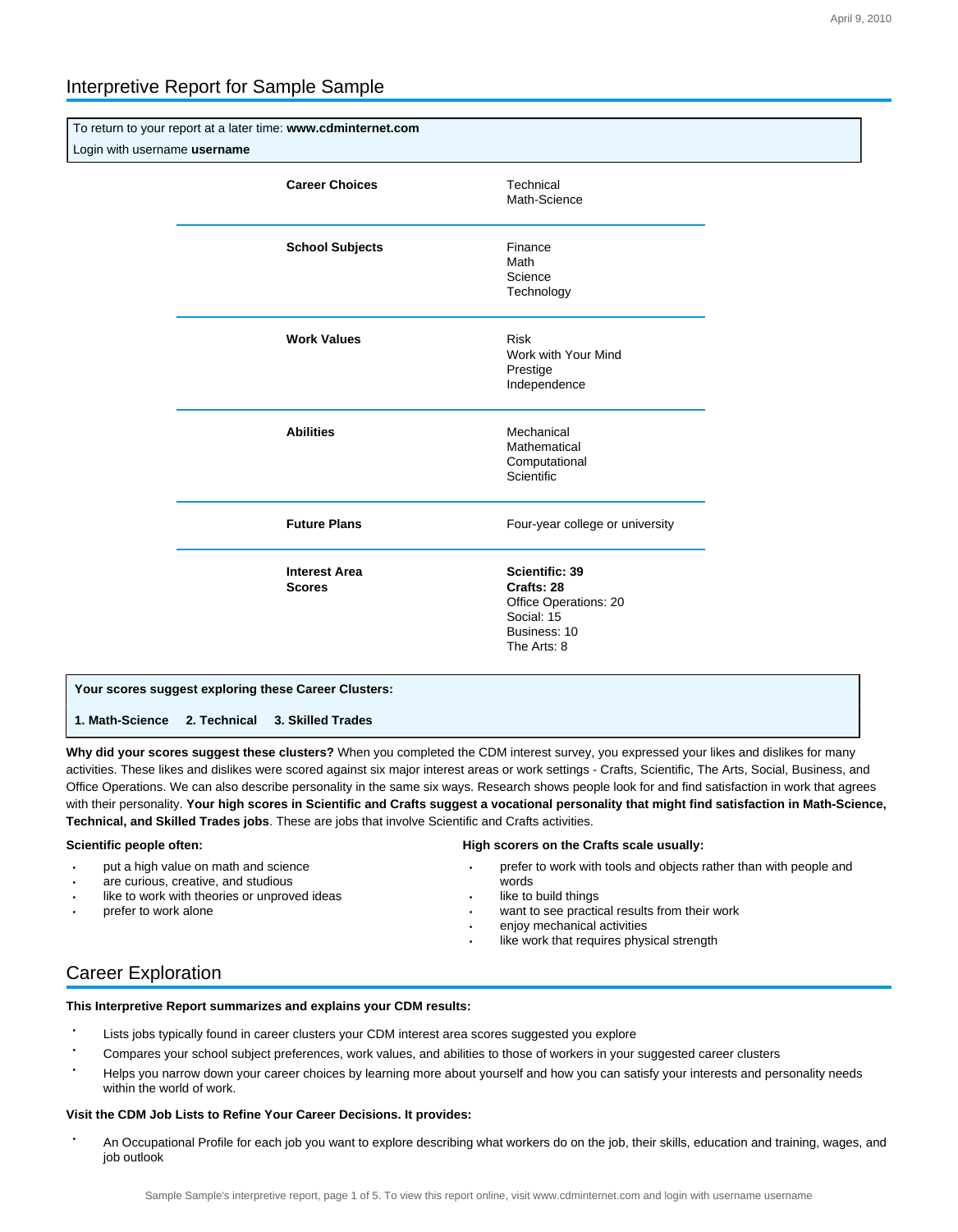- Videos of workers performing many of the jobs
- Advice for writing effective resumes, finding job openings, and interviewing

# Math-Science Career Cluster

- Here is a list of typical jobs in Math-Science, the first cluster suggested by your CDM scores.
	- Go www.cdminternet.com for more information about any occupation below.

### **Computers**

- 
- Computer Programmer Computer Security Specialist
- Computer Software Engineer Computer Systems Analyst
- Database Administrator Network Analyst
- Web Administrator Web Developer

#### **Engineering**

- 
- Chemical Engineer Civil Engineer Civil Engineer
- 
- Environmental Engineer Mechanical Engineer Mechanical Engineer
- Metallurgical, Ceramic, and Materials Engineer  **Mining / Geological Engineer**
- Nuclear Engineer Petroleum Engineer Petroleum Engineer

### **Laboratory Technology**

• Medical / Clinical Lab Technologist • Pharmacist

#### **Life Sciences**

- 
- 
- Food Scientist Forester
- 
- 
- Soil and Water Conservationist

#### **Mathematics**

- 
- Statistician

**Other**

- 
- Market Research Analyst  **Math-Science Teacher** Math-Science Teacher
- 
- Urban and Regional Planner

### **Physical Sciences**

- Astronomer Chemist
- 
- Physicist
- Computer Hardware Engineer Computer & Information Systems Manager
	-
	-
	-
	-
- Aerospace Engineer **Agricultural Engineer** Agricultural Engineer
	-
- Electrical Engineer Electronics Engineer
	-
	-
	-
	-
- Animal Scientist  **Biochemist and Biophysicist** Biochemist and Biophysicist
- Biologist Biologist Environmental Scientist
	-
- Medical Scientist Microbiologist Microbiologist Microbiologist
- Range Manager Soil and Plant Scientist
- Actuary Mathematician
- Economist Economist Engineering Manager
	-
- Natural Sciences Manager  **Constructions Research Analyst** Operations Research Analyst
	-
	- Meteorologist
- **Education/Training for these jobs:** Almost all jobs in this cluster require the completion of a bachelor's and/or a doctoral degree. For a few occupations in Computers, an associate degree may suffice. Compare your choice of Four-year college or university with these requirements. You can find the specific requirements for each job by clicking on the list above.

How does the vocational image you created when you described yourself on the CDM survey compare with workers in Math-Science?

- In the boxes below are School Subjects, Work Values, and Abilities related to Math-Science jobs. The ones you chose when you completed the CDM are in red.
- If many are in red, there is added confidence you would enjoy Math-Science jobs.
- If there are few items in red, you may want to explore other jobs in the CDM job lists. Speaking with your career advisor may be a good first step.

- **Agriculture**
- Art
- English
- Finance \*<br>• Math \*
- Math \*
- Science \* • Technology \*
- **Creativity**
- Good Salary
- High Achievement
- Independence
- **Job Security**
- Leadership
- Outdoor Work
	- **Prestige**
	- **Variety**

### **Abilities** • Artistic • Computational \* • Language **Leadership**

- **Manual**
- Mathematical \*
- Scientific <sup>1</sup>
- **Spatial**
- **Teaching**
- **Work Values**
- -
	-
	-
	-
	-
-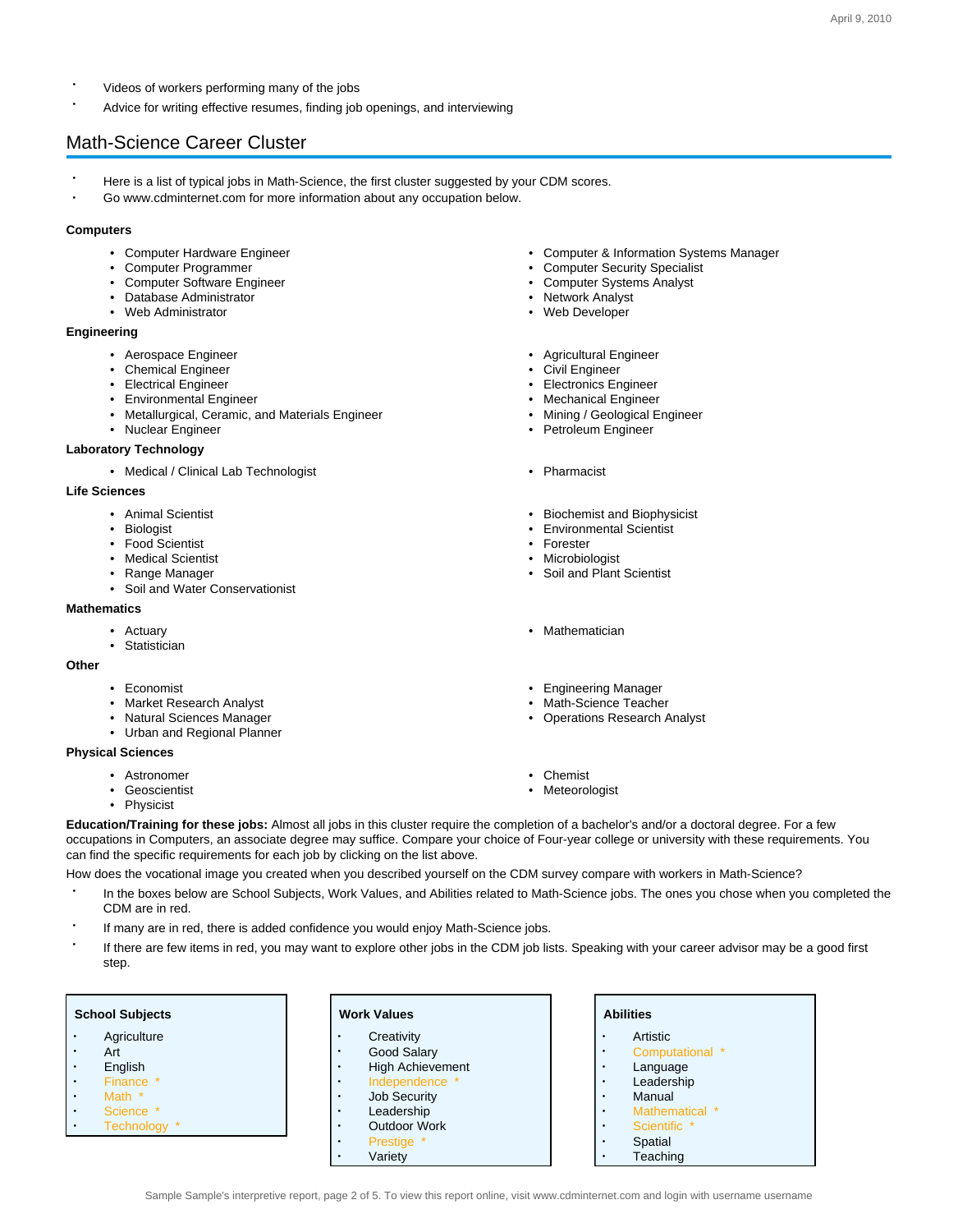Important: Not every school subject, work value, or ability listed relates to every job in the cluster.

# Technical Career Cluster

- Here is a list of typical jobs in Technical, the second cluster suggested by your CDM scores.
- Go www.cdminternet.com for more information about any occupation below.

### **Computer/Engineering Technology**

- Computer Support Specialist Drafter
- Engineering Technician
- 
- Tool Programmer

# **Medical/Laboratory Technology**

- 
- 
- Environmental Science / Protection Technician Protection Food Science Technician
- Forensic Science Technician  **Medical / Clinical Lab Technician** Medical / Clinical Lab Technician
- Nuclear Medicine Technologist  **Radiologic (X-Ray) Technologist**
- Respiratory Therapist

#### **Plants and Animals**

- Forest and Conservation Technician **•** Veterinary Technician Veterinary Technician
- Veterinary Technologist

### **Transportation**

- Airline Pilot / Flight Engineer **Air Traffic Controller** Air Traffic Controller
- Ship and Boat Captain
- 
- 
- Surveyor Technical Illustrator
- Biological Technician Cardiovascular Technologist and Technician
- Chemical Technician Diagnostic Medical Sonographer
	-
	-
	-
	-
	-

**Education/Training for these jobs:** The majority of jobs in this cluster require the completion of a certificate, diploma, or award program in a technical/vocational school or the earning of an associate degree at a community or technical college. Some of the workers complete bachelor's degree programs. Compare your choice ofFour-year college or university with these requirements. You can find the specific requirements for each job by clicking on the list above.

How does the vocational image you created when you described yourself on the CDM survey compare with workers in Technical?

- In the boxes below are School Subjects, Work Values, and Abilities related to Technical jobs. The ones you chose when you completed the CDM are in red.
- If many are in red, there is added confidence you would enjoy Technical jobs.
- If there are few items in red, you may want to explore other jobs in the CDM job lists. Speaking with your career advisor may be a good first step.

| <b>School Subjects</b> |  | <b>Work Values</b>                    |
|------------------------|--|---------------------------------------|
| Agriculture            |  | Good Salary<br>$\bullet$              |
| Art<br>٠               |  | <b>Job Security</b><br>$\bullet$      |
| Math *                 |  | <b>Outdoor Work</b><br>$\bullet$      |
| Science                |  | <b>Physical Activity</b><br>$\bullet$ |
| Shop                   |  | Rick *<br>$\bullet$                   |

**Abilities**

- **Artistic**
- Computational \*
- **Leadership**
- **Manual**
- Mathematical \*
- Scientific \*
- **Spatial**

Important: Not every school subject, work value, or ability listed relates to every job in the cluster.

# Skilled Trades Career Cluster

- Here is a list of typical jobs in Skilled Trades, the third cluster suggested by your CDM scores.
- Go www.cdminternet.com for more information about any occupation below.

#### **Construction/Maintenance**

• Technology \*

- Brickmason / Blockmason Cabinetmaker / Bench Carpenter
- **Carpenter Carpet Installer**
- 
- 
- Painter, Construction / Maintenance Paperhanger
- Pipefitter / Steamfitter
- 
- Tile / Marble Setter

# **Electrical/Electronics**

- 
- 
- Cement Mason Construction Equipment Operator<br>• Glazier Glazier
	- Insulation Worker
	-
	-
	- Plumber Stonemason
- Broadcast Technician Computer / ATM / Office Machine Repairer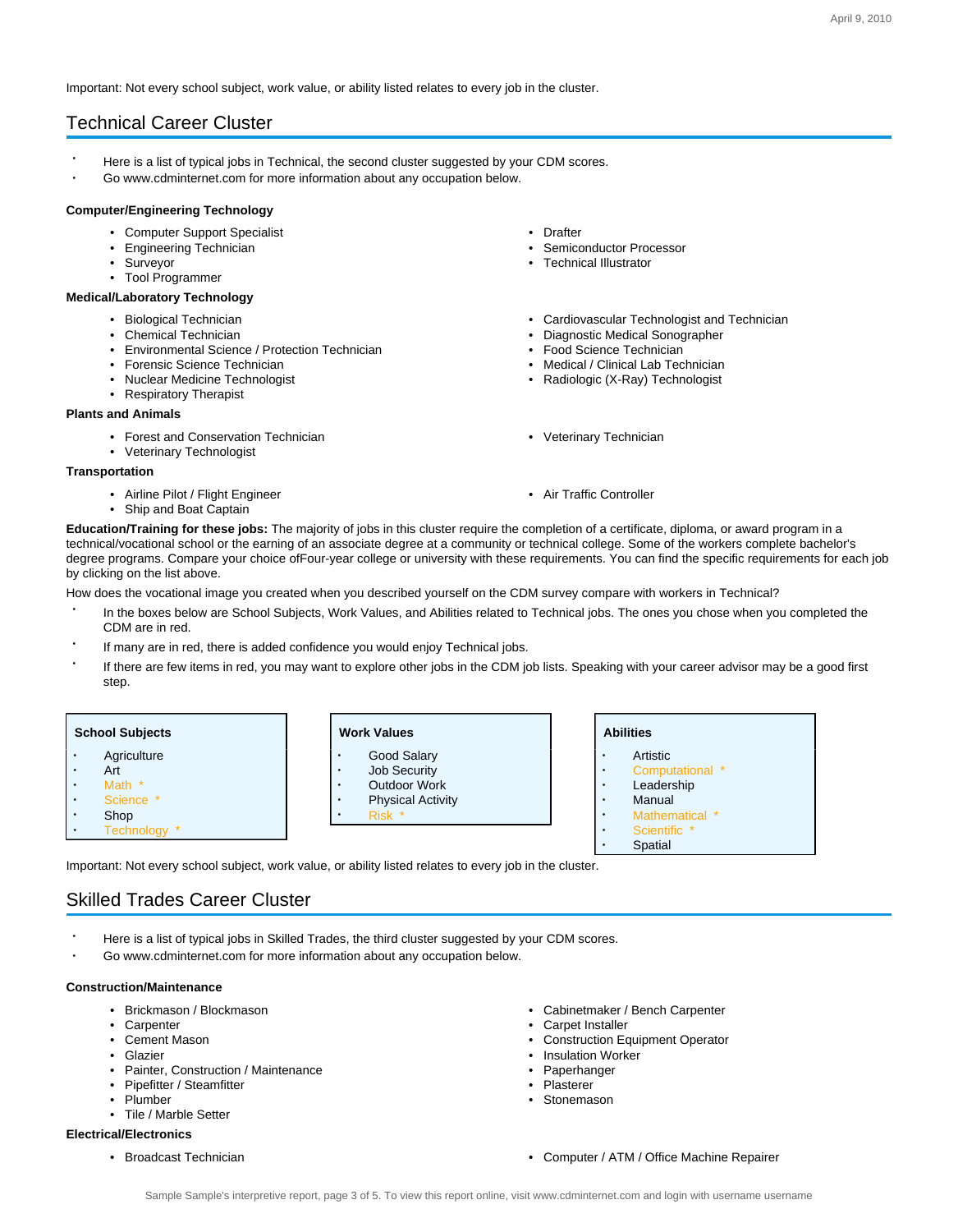- Electrical and Electronics Repairer, Commercial & Industrial
- Equipment
- Electric Power & Telephone / TV Cable Line Installer / Repairer Electronics Assembler
- 
- 

# **Food Preparation**

- 
- Meat Cutter / Butcher

# **Mechanical**

- Air Conditioning / Heating Mechanic  **Aircraft Mechanic** Aircraft Mechanic
- Auto Technician / Mechanic Boilermaker
- 
- Diesel Technician / Mechanic  **Elevator Installer / Repairer**
- 
- Machine Setter & Set-Up Operator
- Mobile Heavy Equipment Mechanic  **Motorboat Mechanic Motorboat Mechanic** Motorboat Mechanic
- 

# **Medical Manufacturing**

# **Metal Work/Machining**

- Auto Body Repairer **Machinist** Machinist
- 
- 

### **Other**

- Blue Collar Worker Supervisor Farmer and Rancher
- 
- 
- 
- 
- Upholsterer

### **Printing**

- 
- 

## **Systems Operation**

- Power Plant Operator Stationary Engineer
- Water / Liquid Waste Treatment Plant Operator
- Electrician
- 
- Home Appliance Repairer **Home Entertainment Installer / Repairer** Home Entertainment Installer / Repairer
- Sound Engineering Technician  **Telecommunications Installer and Repairer**
- Baker Cook
	-
	-
	- Coin / Vending Machine Repairer
	-
- Farm Equipment Mechanic  **Industrial Machinery Mechanic Industrial Machinery Mechanic Millwright** Millwright
	-
	-
- Motorcycle Mechanic  **Precision Equipment / Musical Instrument Repairer** Precision Equipment / Musical Instrument Repairer
- Dental Lab Technician Ophthalmic Lab Technician Ophthalmic Lab Technician
	-
- Sheet Metal Worker Sheet Metal Worker Structural Iron / Steel Worker Sheet Metal Worker
- Tool and Die Maker Welder / Cutter / Welder Fitter Welder / Cutter / Welder Fitter
	-
- Jeweler Locomotive Engineer Locomotive Engineer Locomotive Engineer
- Military Service  **Pest Control Worker** Pest Control Worker
- Precision Woodworker Shoe and Leather Worker / Repairer Cuality Control Inspector / Tester Shoe and Leather Worker / Repairer Tailor / Dressmaker / Custom Sev

**Abilities**

• Manual

**Artistic** • Computational \*

Mathematical \* Scientific \* **Spatial** 

- Tailor / Dressmaker / Custom Sewer
- Bindery Worker Desktop Publisher Desktop Publisher
- Prepress Technician Printing Machine Operator Printing Machine Operator
	-

**Education/Training for these jobs:** The majority of workers in this cluster are trained in 1-5 year apprenticeships/on-the-job training with experienced workers; they often also receive classroom instruction. Some workers, especially in the Electrical/Electronics, Mechanical, and Printing trades, complete programs in a technical/vocational school or earn associate degrees at a community or technical college. Compare your choice of Four-year college or university with these requirements. You can find the specific requirements for each job by clicking on the list above.

How does the vocational image you created when you described yourself on the CDM survey compare with workers in Skilled Trades?

- In the boxes below are School Subjects, Work Values, and Abilities related to Skilled Trades jobs. The ones you chose when you completed the CDM are in red.
- If many are in red, there is added confidence you would enjoy Skilled Trades jobs.
- If there are few items in red, you may want to explore other jobs in the CDM job lists. Speaking with your career advisor may be a good first step.

#### **School Subjects Agriculture** Family/Consumer Science • Health • Math \* Science \* • Shop **Work Values** Good Salary Independence • Outdoor Work **Physical Activity** • Risk \*

• Technology \*

Important: Not every school subject, work value, or ability listed relates to every job in the cluster.